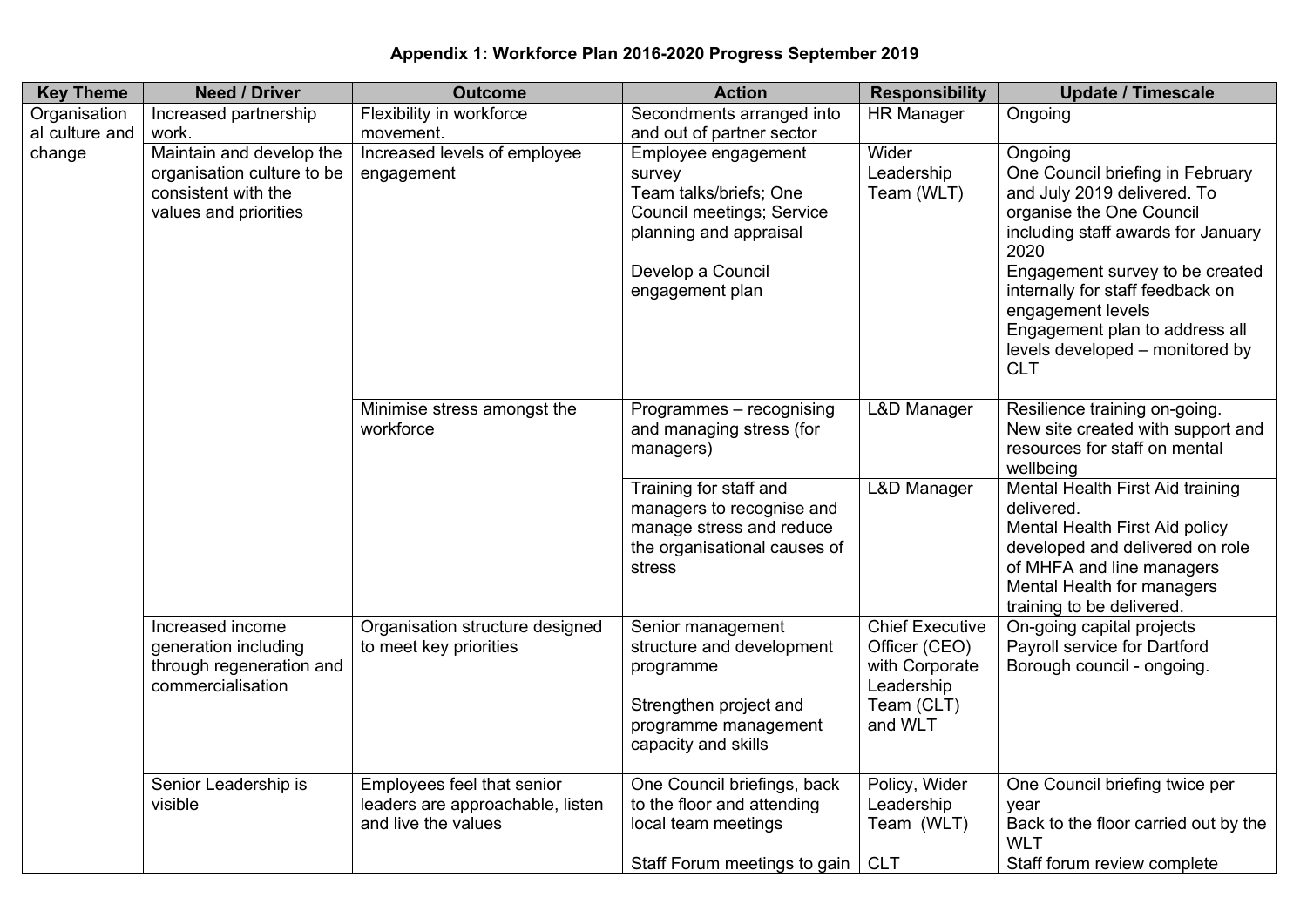|                           |                                                                                    |                                                                                                 | representative views                                                                              |                                 |                                                                                                                                                                                                       |
|---------------------------|------------------------------------------------------------------------------------|-------------------------------------------------------------------------------------------------|---------------------------------------------------------------------------------------------------|---------------------------------|-------------------------------------------------------------------------------------------------------------------------------------------------------------------------------------------------------|
|                           |                                                                                    |                                                                                                 | WLT to visit staff during<br>wellbeing week and birthday<br>teas                                  | <b>WLT</b>                      | Ongoing                                                                                                                                                                                               |
|                           | Employees are engaged<br>with organisation<br>purpose                              | Employees know where they fit in<br>to the organisation and how they<br>help deliver priorities | Team talks delivered by line<br>managers                                                          | <b>WLT</b><br>Line managers     | Ongoing                                                                                                                                                                                               |
| <b>Key Theme</b>          | <b>Need / Driver</b>                                                               | <b>Outcome</b>                                                                                  | <b>Action</b>                                                                                     | <b>Responsibility</b>           | <b>Update/Timescale</b>                                                                                                                                                                               |
| Resourcing                | The organisation is fully<br>resourced with the right<br>skills to deliver council | Streamlined processes for<br>greater efficiency                                                 | Electronic authorisation<br>process and appropriate<br>delegations                                | Head of HR<br>(HHR)<br>Web Team | Completed                                                                                                                                                                                             |
|                           | priorities                                                                         | Council is presented in the best<br>light to attract good candidates                            | Council job page with<br>attractive information for<br>candidates                                 | <b>HR Manager</b>               | New job page created with<br>information on the borough and<br>the council.<br>Review induction programme for<br>all staff                                                                            |
|                           |                                                                                    | Competitive employment<br>package to attract and retain<br>good people                          | Appropriate use of market<br>supplements in skill shortage<br>areas                               | <b>HR Manager</b>               | Ongoing and has improved<br>recruitment in hard to fill areas<br>(Planning and Building Control)                                                                                                      |
|                           |                                                                                    | Maximise effectiveness of the full<br>team to deliver council priorities                        | Line managers are trained<br>and address performance<br>and absence issues                        | Line managers                   | Absence management training on-<br>going, absence monitored by<br>Wider Leadership Team                                                                                                               |
|                           | A representative and<br>balanced workforce                                         | Increase the % of employees<br>under the age of 25                                              | Apprenticeship programme                                                                          | <b>HHR</b>                      | Apprenticeship road shows<br>completed. Training and<br>qualifications agreed for existing<br>staff through the apprenticeship<br>levy.<br>Careers fairs at local schools and<br>colleges to continue |
|                           | A representative and<br>balanced workforce                                         | Council that values equality,<br>diversity and inclusion                                        | Meet the Disability Confident<br>employer status<br>Calculate and report on the<br>Gender Pay Gap | <b>HHR</b>                      | <b>Awarded Disability Confident</b><br>Committed certificate in<br>November 2018.<br>To provide an update on figures<br>by the deadline of 31 March 2020.                                             |
| Resourcing<br>Development | The organisation is fully<br>resourced with the right                              | No skill / knowledge gaps<br>because of retirements or                                          | Succession planning and<br>multi-skilling to ensure                                               | <b>WLT</b>                      | Minimal difference between male<br>and female pay rates<br>'Developing Everyone' analysis to<br>be carried out following Appraisal                                                                    |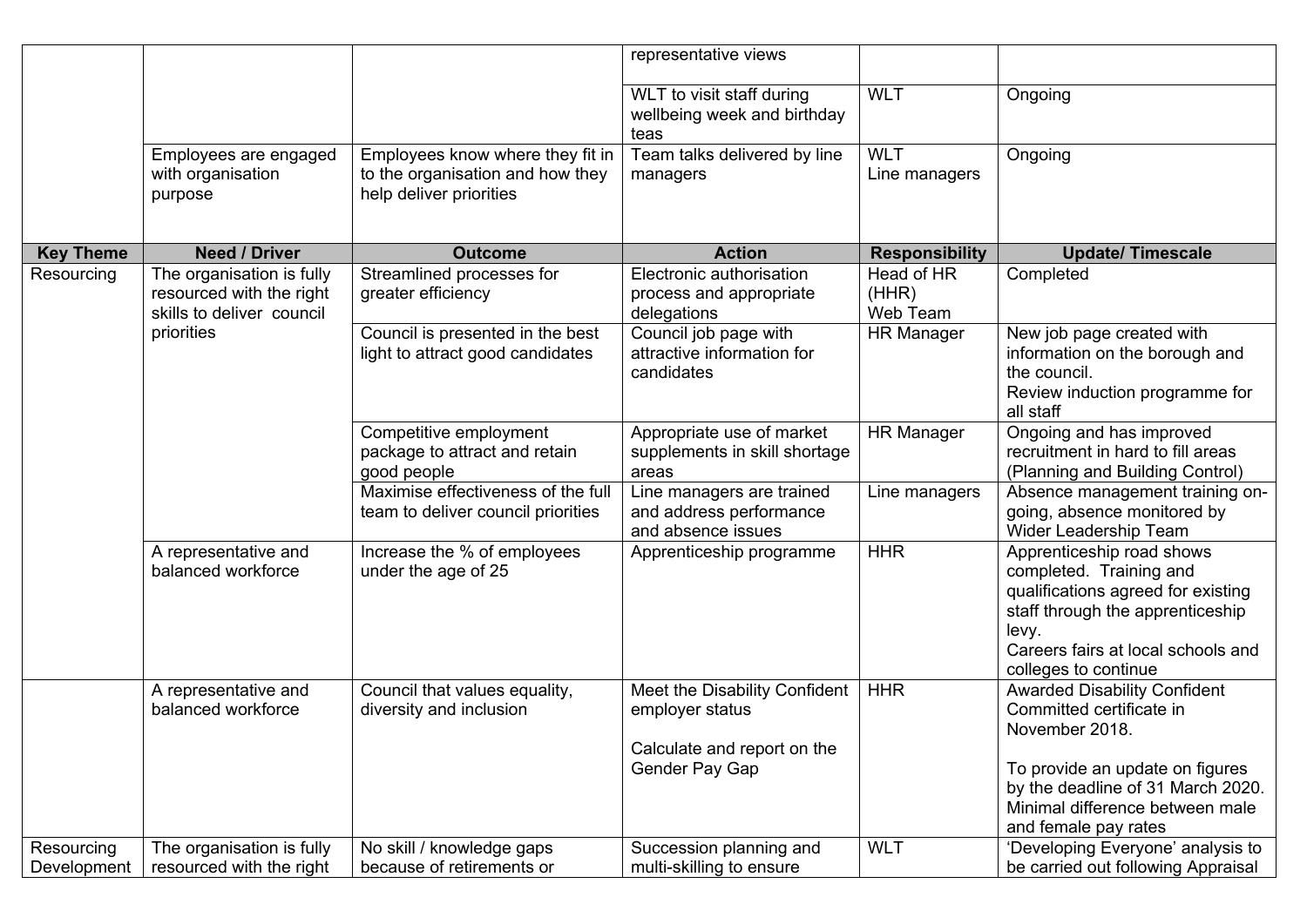|                  | skills to deliver Council                                                                        | business continuity<br>turnover                                                                                          |                                                                                                                                                                                                     |                                      | March/April 2020                                                                                                                                                                                                                                                                                                       |
|------------------|--------------------------------------------------------------------------------------------------|--------------------------------------------------------------------------------------------------------------------------|-----------------------------------------------------------------------------------------------------------------------------------------------------------------------------------------------------|--------------------------------------|------------------------------------------------------------------------------------------------------------------------------------------------------------------------------------------------------------------------------------------------------------------------------------------------------------------------|
|                  | priorities                                                                                       | Organisational effectiveness<br>increased, workloads reduced                                                             | Managers trained to use<br>'lean processing' approach<br>to streamline work                                                                                                                         | <b>L&amp;D Manager</b><br><b>WLT</b> | Complete                                                                                                                                                                                                                                                                                                               |
|                  |                                                                                                  |                                                                                                                          | Change in mind-set of<br>employees to overcome<br>challenges in their roles                                                                                                                         |                                      | Pilot on Personal Best training<br>completed. To roll out further<br>Personal Best training to key<br>areas.<br>To deliver Personal Best<br>programme for leaders.                                                                                                                                                     |
| Development      | Develop consistency of<br>approach by leaders and<br>managers                                    | Managers and leaders know<br>what is expected of them as a<br>'Maidstone Manager'                                        | Management development;<br>360° feedback.<br>All new managers to go<br>through the manager<br>induction programme<br>Review the appraisal<br>process to ensure still meets<br>business requirements | L&D Manager<br>and WLT               | Line manager induction<br>programme to be developed and<br>communicated to managers via<br>Managers Forum and Intranet.<br>Appraisal survey sent to all staff<br>and feedback received. To<br>develop manager skills in 1:1<br>meetings with their staff.<br>Pilot new software on check-in's<br>and evaluate feedback |
|                  | The organisation is fully<br>resourced with the right<br>skills to deliver council<br>priorities | Blended approach to learning<br>All employees engaged in<br>personal development                                         | All employees have<br>development plan; training<br>plan in place to address<br>future skill gaps                                                                                                   | L&D Manager<br>Line managers         | Reinforced through the<br>introduction of the 'Developing<br>Everyone' appraisal process                                                                                                                                                                                                                               |
|                  |                                                                                                  |                                                                                                                          | Development of new<br>eLearning package with<br>tailored programmes                                                                                                                                 | L&D Manager                          | Ongoing                                                                                                                                                                                                                                                                                                                |
|                  | A flexible workforce                                                                             | Internal recruitment and selection<br>enables horizontal movement to<br>develop careers and give<br>employment stability | Streamline processes for<br>internal re-deployment.<br>Training for new roles and<br>ways of working eg arising<br>from service reviews and<br>business transformation                              | <b>HHR</b>                           | Ongoing                                                                                                                                                                                                                                                                                                                |
| <b>Key Theme</b> | <b>Need / Driver</b>                                                                             | <b>Outcome</b>                                                                                                           | <b>Action</b>                                                                                                                                                                                       | <b>Responsibility</b>                | <b>Update/Timescale</b>                                                                                                                                                                                                                                                                                                |
| Development      | A flexible workforce                                                                             | Develop a range of skills                                                                                                | Secondments encouraged<br>Work shadowing process                                                                                                                                                    | <b>HHR</b><br><b>HHR</b>             | Ongoing<br>WLT/CLT Job Swap programme                                                                                                                                                                                                                                                                                  |
|                  |                                                                                                  |                                                                                                                          | developed to facilitate<br>people spending time in<br>other areas                                                                                                                                   |                                      | in place.                                                                                                                                                                                                                                                                                                              |
|                  | A safe workforce                                                                                 | A strong health and safety                                                                                               | Deliver the Health and                                                                                                                                                                              | Health and                           | Ongoing monitoring through the                                                                                                                                                                                                                                                                                         |